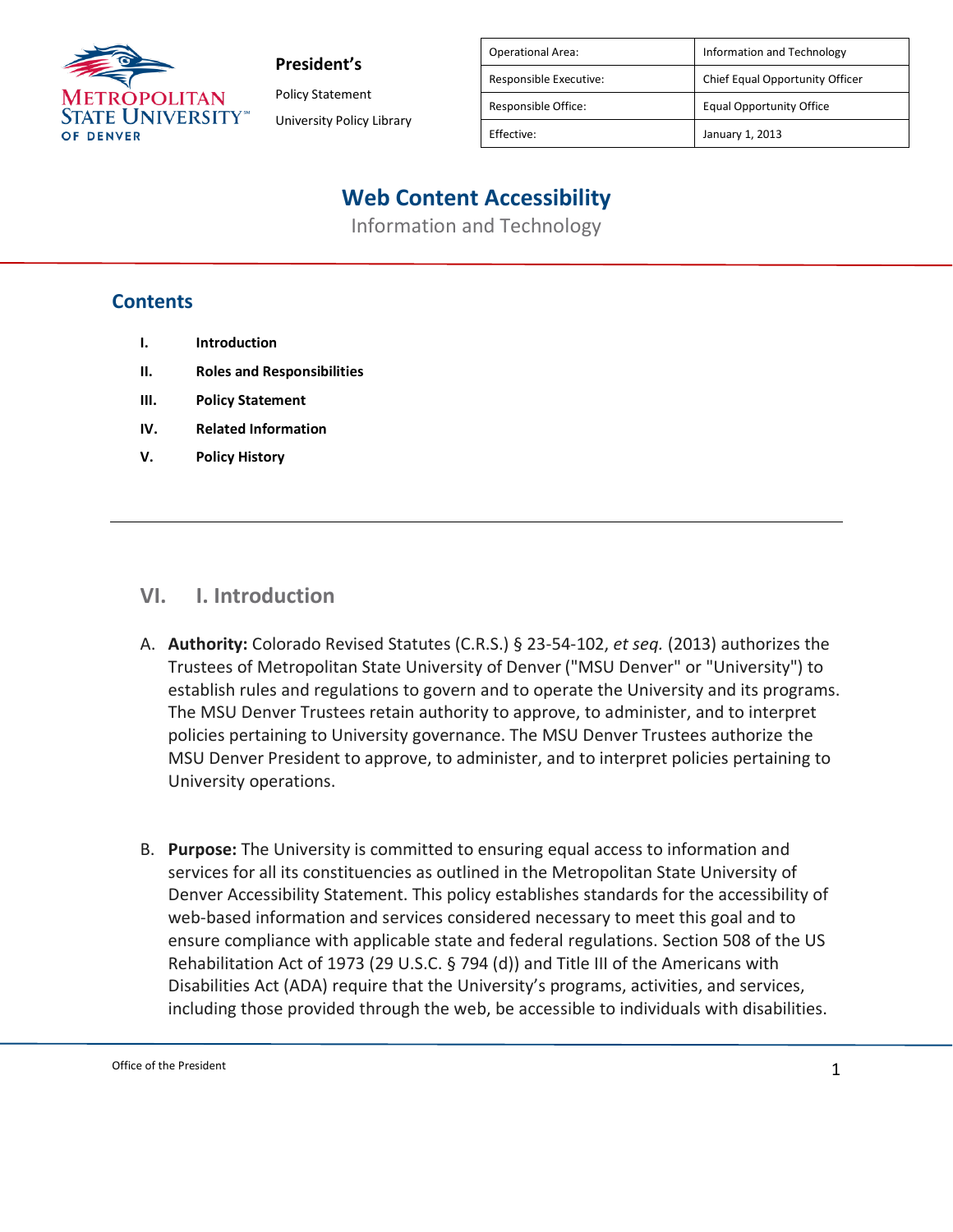

**President's** Policy Statement

University Policy Library

| <b>Operational Area:</b> | Information and Technology      |
|--------------------------|---------------------------------|
| Responsible Executive:   | Chief Equal Opportunity Officer |
| Responsible Office:      | <b>Equal Opportunity Office</b> |
| Effective:               | January 1, 2013                 |

## **Web Content Accessibility**

Information and Technology

- C. **Scope:** This policy applies to all official web content and associated, web-based services developed by or for a college, school, department, program, or other unit of MSU Denver.
- **VII. II. Roles and Responsibilities**
- A. **Responsible Executive:** President
- B. **Responsible Administrator:** Chief Equal Opportunity Officer
- C. **Responsible Office:** Equal Opportunity Office
- D. **Policy Contact:** Equal Opportunity Office, 303-615-0036
- E. The **Office of Equal Opportunity** is responsible for overseeing compliance with regard to state and federal regulations that prohibit discrimination on the basis of disability and require reasonable accommodation. Questions or concerns regarding compliance with this policy or standards, or complaints of discrimination, should be directed to the Office of Equal Opportunity.
- F. The **Access Center** serves as the primary contact and resource for students with disabilities, including equal access and assistive technologies.

Office of the President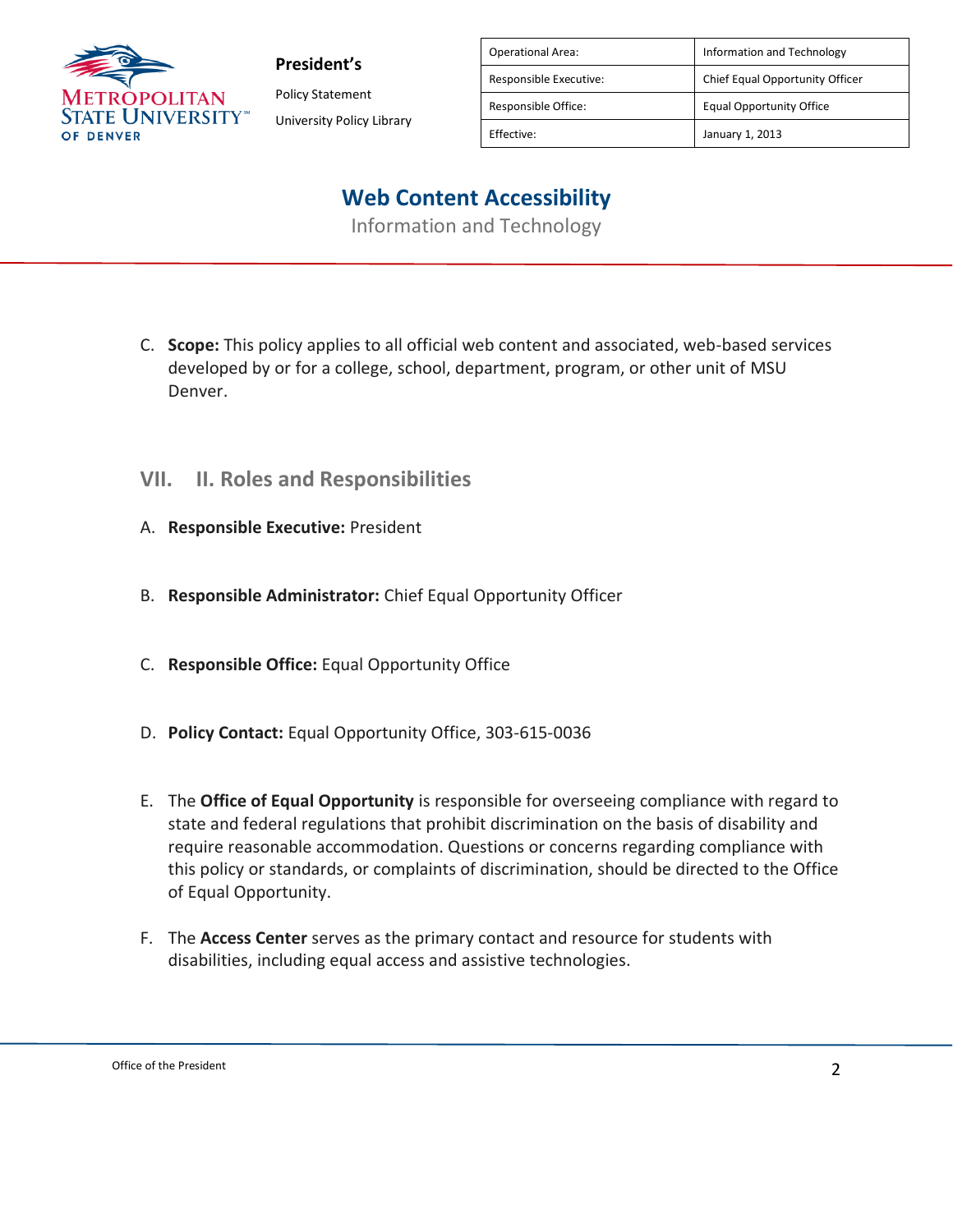

**President's** Policy Statement University Policy Library

| Operational Area:      | Information and Technology      |
|------------------------|---------------------------------|
| Responsible Executive: | Chief Equal Opportunity Officer |
| Responsible Office:    | Equal Opportunity Office        |
| Effective:             | January 1, 2013                 |

### **Web Content Accessibility**

Information and Technology

- G. The **Office of Human Resources** serves as the primary contact and resource for faculty and staff with disabilities, including equal access and assistive technologies.
- H. The **Office of Purchasing, Accounts Payable** serves as the primary contact and resource for faculty and staff questions related to purchasing accessible technology-related systems and software.
- I. Each **individual** or **unit** responsible for web content must also know the policy and coordinate with the appropriate campus resources to provide accessible content. Responsible individuals and units must also monitor and evaluate their content regularly for accessibility.
- J. Additional contacts and resources can be found at **[Accessibility at MSU Denver](https://adt4apps.msudenver.edu/terminalfour/preview/1/en/11100)**.

#### **VIII. III. Policy Statement**

- A. **New or Revised Content:** All new or revised web-based content published or hosted by the University must be in compliance with the World Wide Web standards defined in the Federal Rehabilitation Act, Section 508, subsections 1194.22 and 1194.31. A web page is considered to be revised when there is significant redesign of a page or a major revision of the content. As a way to provide achievable, well documented guidelines for implementation, all new and revised web content published by any school, department, program, or unit of Metropolitan State University of Denver on or after the effective date of this policy must conform to World Wide Web Consortium's (W3C) Web Content Accessibility Guidelines 2.0 (WCAG) Level AA.
- B. **Legacy Content:** All legacy web content published prior to the effective date of this policy must conform to these accessibility standards within the timeframe determined by the University. Progress toward achieving and maintaining fully accessible web content must be documented on annual status reports from the Office of Equal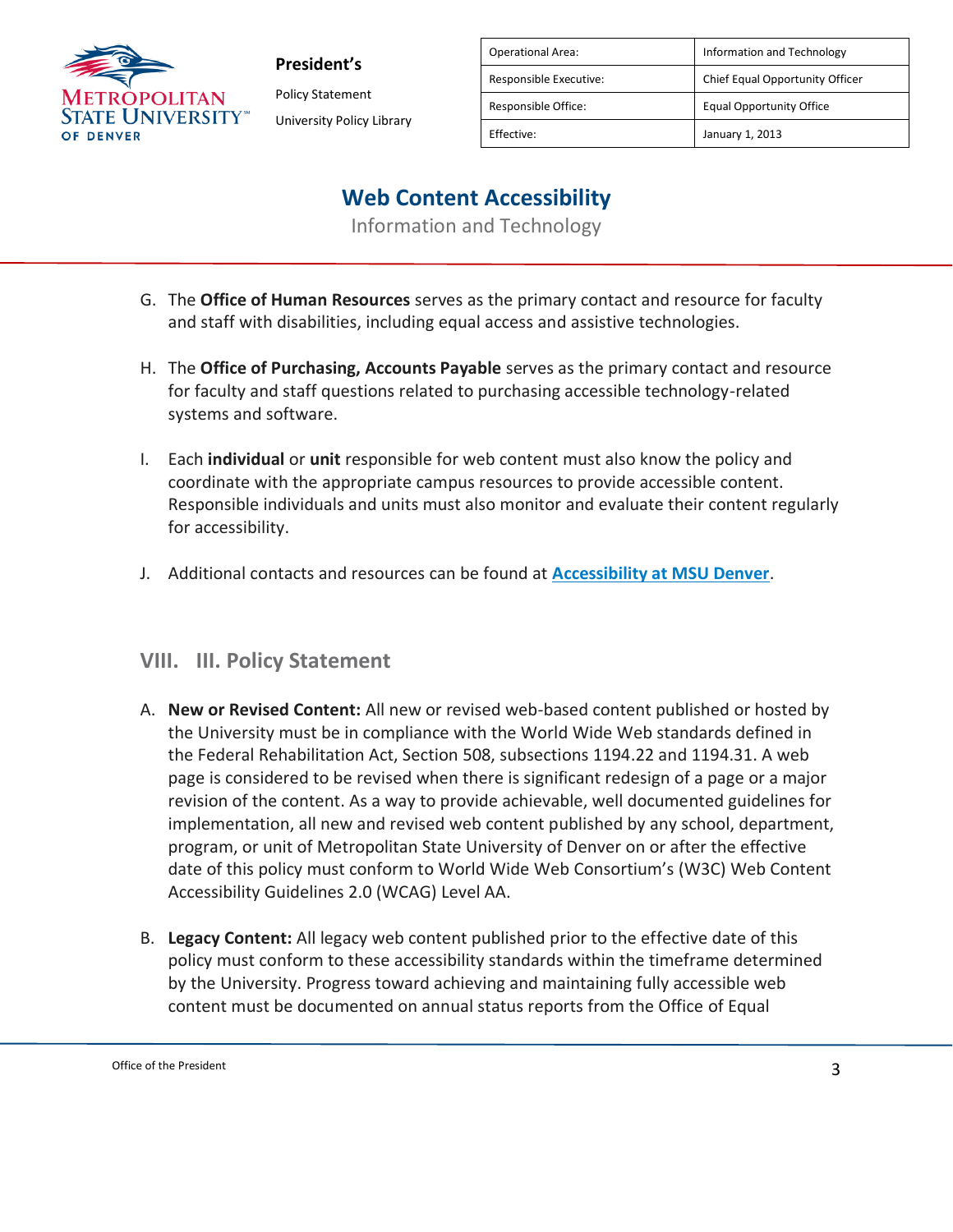

**President's** Policy Statement University Policy Library

| Operational Area:      | Information and Technology      |
|------------------------|---------------------------------|
| Responsible Executive: | Chief Equal Opportunity Officer |
| Responsible Office:    | <b>Equal Opportunity Office</b> |
| Effective:             | January 1, 2013                 |

### **Web Content Accessibility**

Information and Technology

Opportunity in collaboration with the appropriate areas of the institution.

- C. **Web Content and Associated Services:** This policy applies to all official web content and associated web-based services developed by or for a college, school, department, program, or other unit of Metropolitan State University of Denver. Nothing in this policy is intended to prevent the use of designs or technologies as alternatives to those prescribed in the standards, provided they result in substantially equivalent or greater access to and use of a website by individuals with disabilities.
- D. **Alternative Programs and Services:** MSU Denver is committed to providing alternative programs and services related to web content for qualified individuals with disabilities when the alternatives are necessary to make the programs and services equally as effective as those provided to other users.

#### **IX. IV. Definitions**

- A. **Archive Website or Page:** A Website or page no longer in use but subject to records retention plans.
- B. **Legacy Web Page:** A Web page published prior to the effective date of this policy.
- C. **Revised Web Page:** A web page that has been altered or updated through visual design or significant content additions, subtractions, or modifications after the effective date of this policy.
- D. **W3C:** World Wide Web Consortium. The main international standards group for website design.
- E. **WCAG:** Web Content Accessibility Guidelines, version 1.0 published in 1999, version 2.0 published in 2008. WCAG is a working group of the W3C that focuses specifically on

Office of the President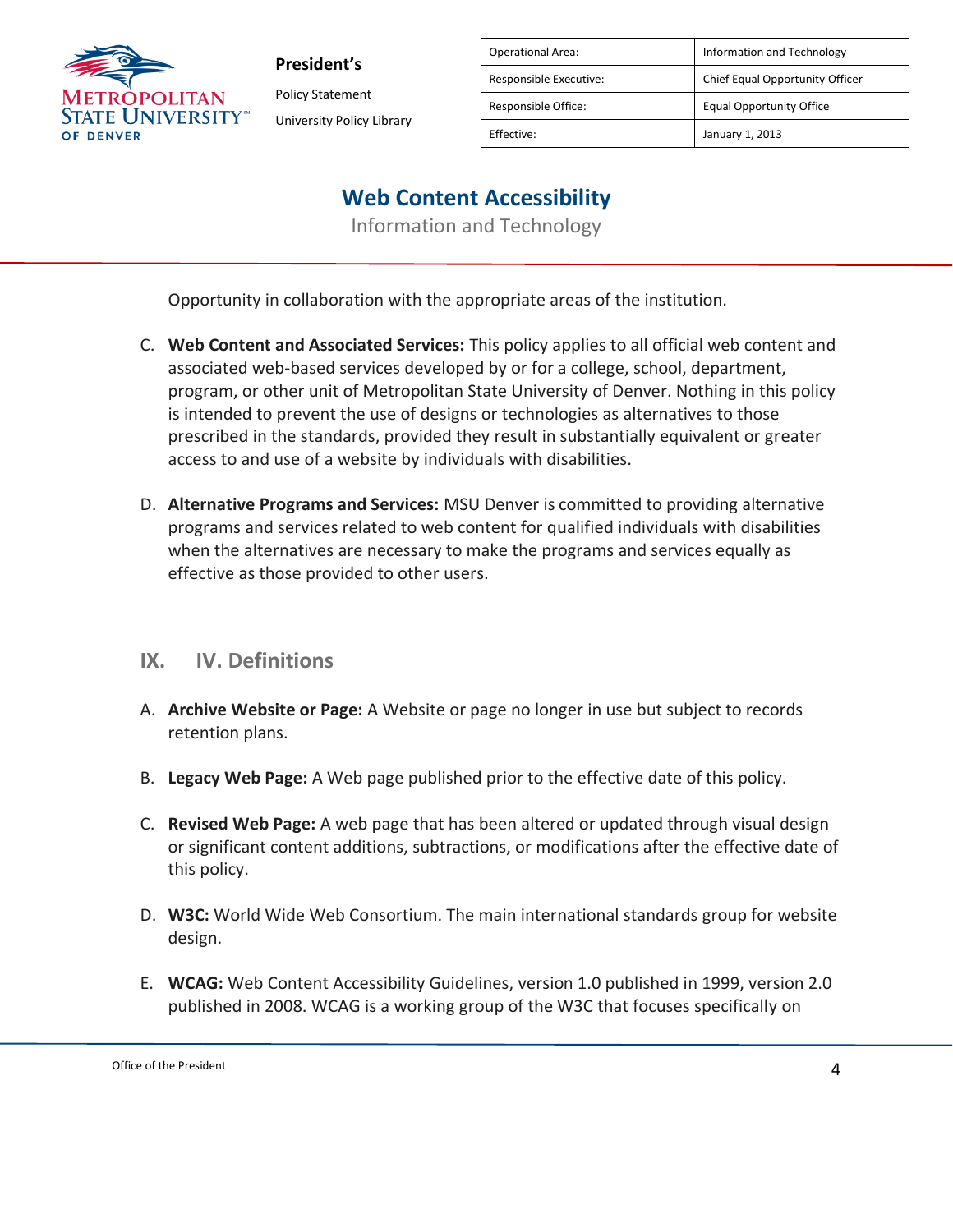

**President's** Policy Statement University Policy Library

| <b>Operational Area:</b> | Information and Technology      |
|--------------------------|---------------------------------|
| Responsible Executive:   | Chief Equal Opportunity Officer |
| Responsible Office:      | <b>Equal Opportunity Office</b> |
| Effective:               | January 1, 2013                 |

### **Web Content Accessibility**

Information and Technology

accessibility standards creation. WCAG is a widely accepted and commonly used standard.

- F. **Web Content:** Information or learning materials published to a website or webpage.
- G. **Web Page:** A single internet address (aka, URL) that contains content that must be viewed through a web browser. Usually, multiple web pages are linked to define a website.
- H. **Website:** A group of connected web pages regarded as a single entity, or several closely related topics, such as a college, department, or office website. A website usually consists of a home page.
- I. **Web Content Management System (WCMS):** A WCMS is software that stores and organizes content and information about how it can be used and presented. A WCMS integrates and centralizes tools and mechanisms for accessing, editing, and publishing information to the web.

### **X. V. Related Information**

- A. Accessibility Initiative, **[Accessibility at MSU Denver](https://adt4apps.msudenver.edu/terminalfour/preview/1/en/11100)**
- B. **Accommodations for Employees and Applicants with Disabilities Policy**
- C. US American with Disabilities Act (ADA), Title III
- D. US Rehabilitation Act of 1973, Section 508, 29 U.S.C. § 794 (d)

#### **XI. VI. Policy History**